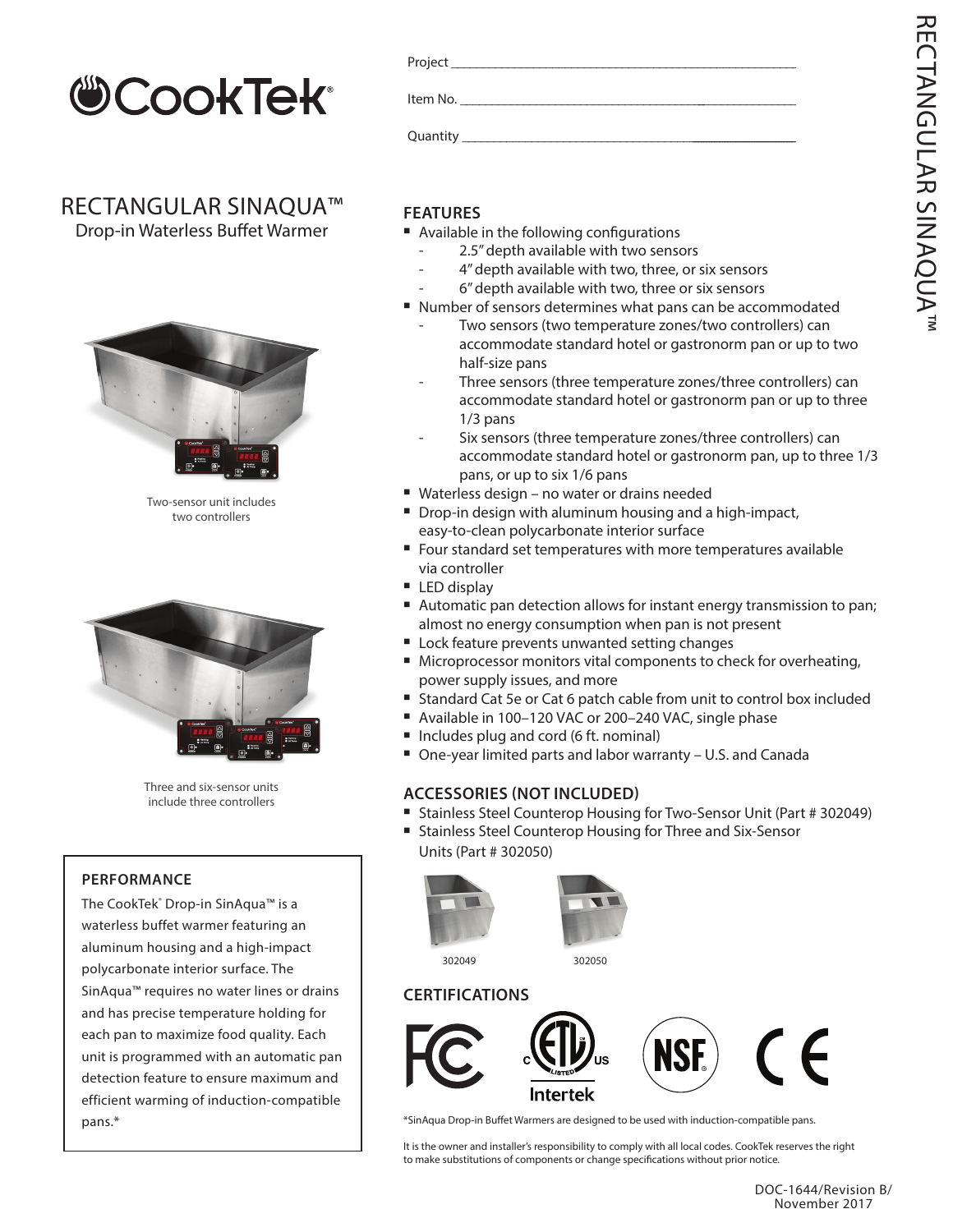### **CookTek®**



2.5" Depth Side View



Two (2) Sensor Top View



Countertop Cutout Dimensions



Controls Cutout Dimensions (Two-Sensor Unit Includes Two Controllers)

| <b>2.5" DEPTH DIMENSIONS</b> |                 |         |  |  |  |  |  |
|------------------------------|-----------------|---------|--|--|--|--|--|
| <b>Full Unit Height</b>      | 6.20''          | 157 mm  |  |  |  |  |  |
| <b>Full Unit Width</b>       | 13.75"          | 349 mm  |  |  |  |  |  |
| <b>Full Unit Depth</b>       | 21.75"          | 552 mm  |  |  |  |  |  |
| Internal (Usable) Height     | 2.5''           | 64 mm   |  |  |  |  |  |
| Internal (Usable) Width      | 12.26"          | 311 mm  |  |  |  |  |  |
| Internal (Usable) Depth      | 20.18"          | 513 mm  |  |  |  |  |  |
| Cutout Width                 | 12.25"          | 311 mm  |  |  |  |  |  |
| <b>Cutout Depth</b>          | 20.25''         | 514 mm  |  |  |  |  |  |
| Weight                       | 17 lb.          | 7.7 kg  |  |  |  |  |  |
| <b>CLEARANCE</b>             |                 |         |  |  |  |  |  |
| Front                        | 2 <sup>n</sup>  | 51 mm   |  |  |  |  |  |
| Sides                        | 2 <sup>n</sup>  | 51 mm   |  |  |  |  |  |
| Rear                         | 2 <sup>n</sup>  | 51 mm   |  |  |  |  |  |
| Below                        | 6''             | 152 mm  |  |  |  |  |  |
| <b>SHIPPING INFORMATION</b>  |                 |         |  |  |  |  |  |
| Packaged Height              | 12"             | 305 mm  |  |  |  |  |  |
| Packaged Width               | 18''            | 457 mm  |  |  |  |  |  |
| Packaged Depth               | 24''            | 610 mm  |  |  |  |  |  |
| Packaged Weight              | 25.9 lb.        | 11.7 kg |  |  |  |  |  |
| Item Class                   | 250 NMFC #26710 |         |  |  |  |  |  |

#### ELECTRICAL SPECIFICATIONS (SINGLE PHASE) **UNITED STATES/CANADA** 2 Sensor (IHW061-22) 635701 100-120 V, 50/60 Hz, 650 W NEMA 5-15P 2 Sensor (IHW062-22) 635801 200-240 V, 50/60 Hz, 650 W NEMA 6-20P

 $\bigwedge$  Dedicated circuit required for each installation.



 $\Box$  $\Box$  $\equiv$ 

NEMA 6-20P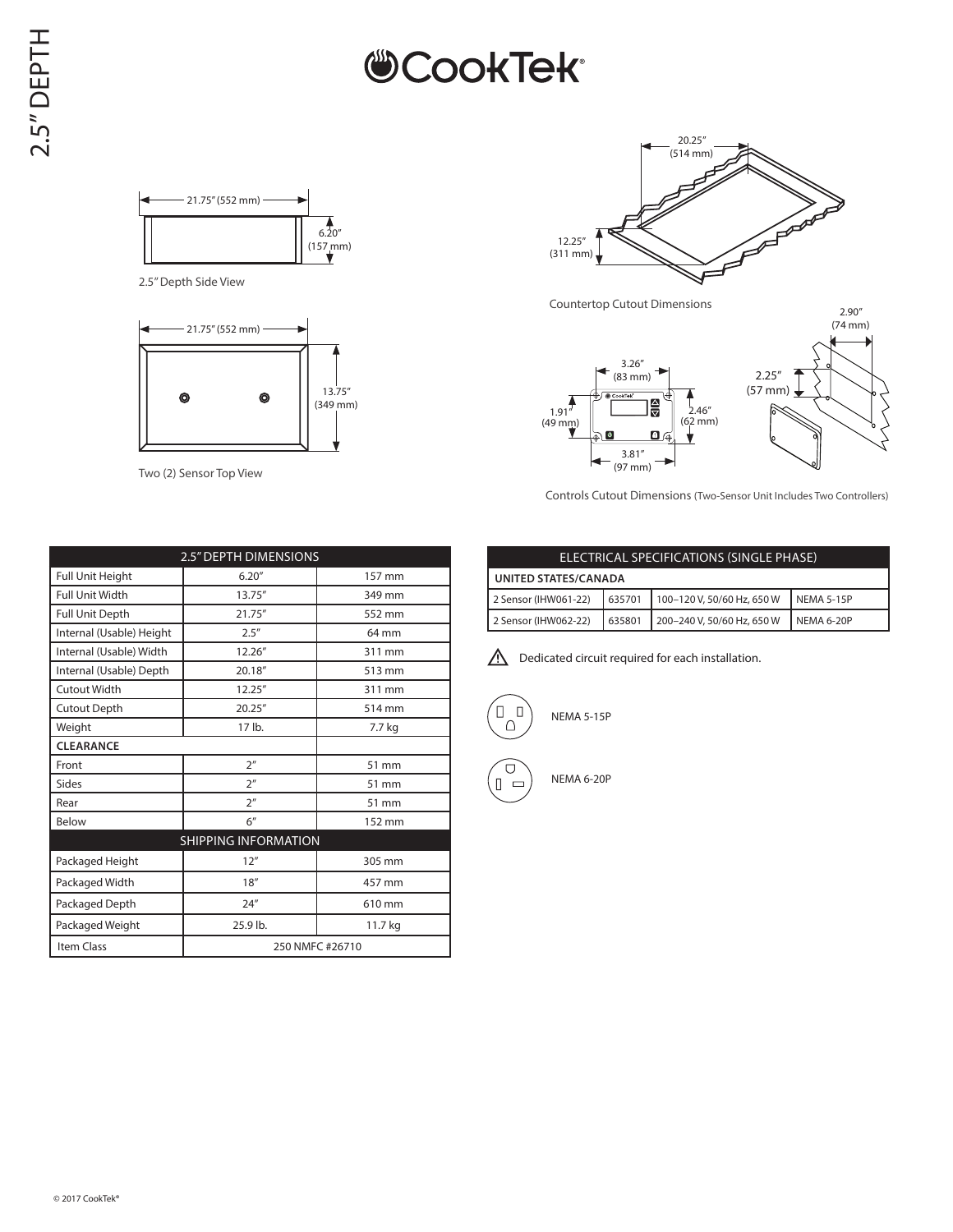# **CookTek**®





Two (2) Sensor Top View



Three (3) Sensor Top View



Six (6) Sensor Top View



4" Depth Side View Countertop Cutout Dimensions



2.90"

Controls Cutout Dimensions (Two-Sensor Unit Includes Two Controllers and Three and Six-Sensor Units Include Three Controllers)

| <b>INTERNATIONAL</b> |        |                            |                                |  |  |  |
|----------------------|--------|----------------------------|--------------------------------|--|--|--|
| 3 Sensor (IHW062-34) | 638403 | 200-240 V, 50/60 Hz, 650 W | CEE 7/7 Schuko,<br>16A, 250V   |  |  |  |
| 6 Sensor (IHW062-64) | 661703 | 200-240 V, 50/60 Hz, 650 W | CEE 7/7 Schuko,<br>16A, 250V   |  |  |  |
| <b>AUSTRALIA</b>     |        |                            |                                |  |  |  |
| 3 Sensor (IHW062-34) | 638404 | 200-240 V, 50/60 Hz, 650 W | AS/NZS 3112:2000,<br>10A, 250V |  |  |  |
| 6 Sensor (IHW062-64) | 661704 | 200-240 V, 50/60 Hz, 650 W | AS/NZS 3112:2000,<br>10A, 250V |  |  |  |
| <b>SOUTH AFRICA</b>  |        |                            |                                |  |  |  |
| 3 Sensor (IHW062-34) | 638407 | 200-240 V, 50/60 Hz, 650 W | BS 546, 16A, 250V              |  |  |  |
| 6 Sensor (IHW062-64) | 661707 | 200-240 V, 50/60 Hz, 650 W | BS 546, 16A, 250V              |  |  |  |
| <b>ISRAEL</b>        |        |                            |                                |  |  |  |
| 3 Sensor (IHW062-34) | 638408 | 200-240 V, 50/60 Hz, 650 W | SI 32, 16A, 250V               |  |  |  |
| 6 Sensor (IHW062-64) | 661708 | 200-240 V, 50/60 Hz, 650 W | SI 32, 16A, 250V               |  |  |  |

ΛŃ, Dedicated circuit required for each installation.





BS 546, 16A, 250V

Û

 $\sqrt{ }$ 



SI 32, 16A, 250V

 $\circ$